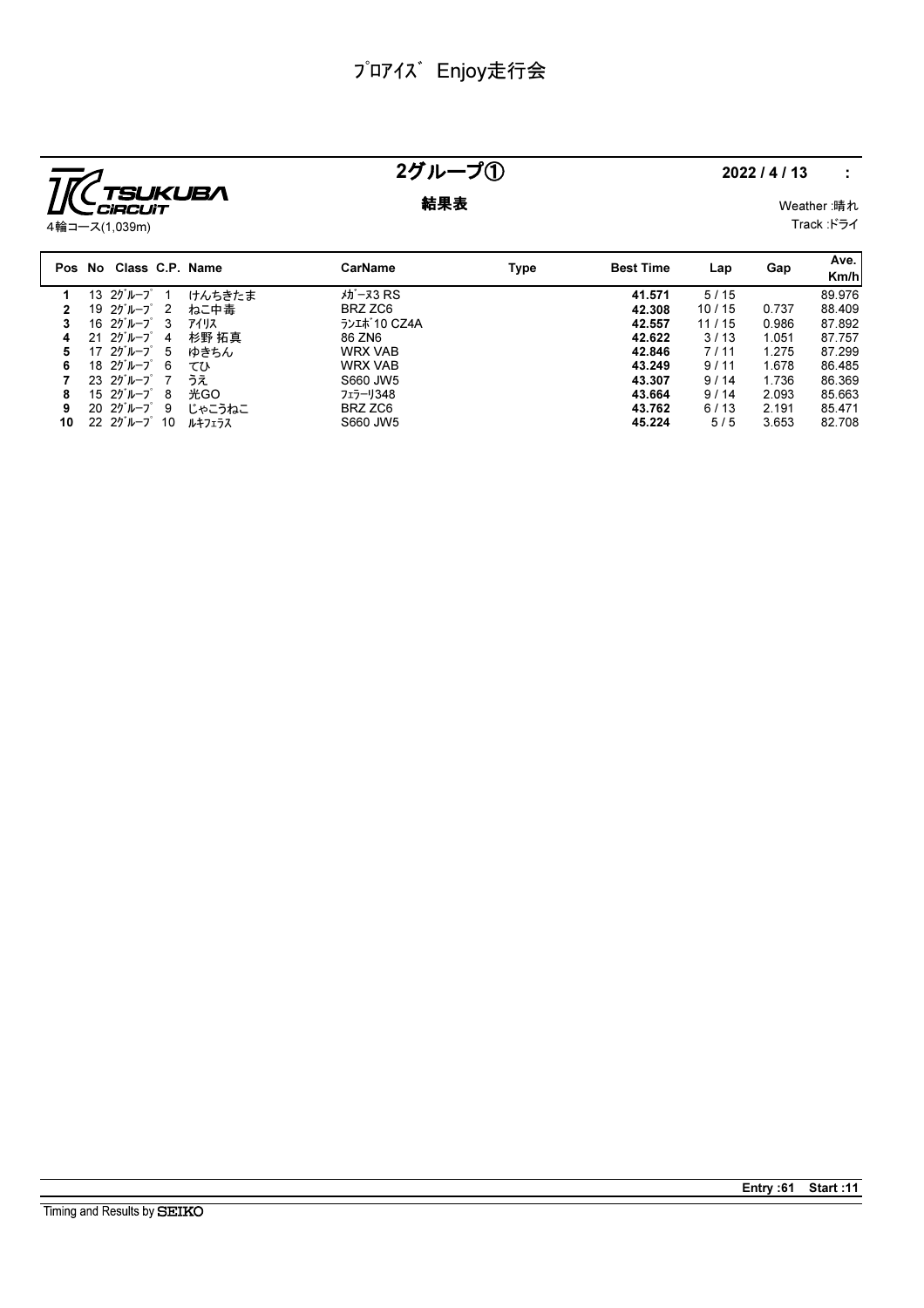

## 2グループ② 2022/4/13 :

**結果表** Weather :晴れ Track :ドライ

|    | Pos No Class C.P. Name                       |             | CarName        | Type | <b>Best Time</b> | Lap  | Gap   | Ave.<br>Km/h |
|----|----------------------------------------------|-------------|----------------|------|------------------|------|-------|--------------|
|    | $1320^{\circ}$ $\mu$ - $7^{\circ}$ 1         | けんちきたま      | $\tan 73$ RS   |      | 42.007           | 6/11 |       | 89.042       |
|    | 17 $25^{\circ}$ $\mu$ $-7^{\circ}$ 2         | ゆきちん        | <b>WRX VAB</b> |      | 42.436           | 3/13 | 0.429 | 88.142       |
| 3  | 19 $25 - 7$ 3                                | ねこ中毒        | BRZ ZC6        |      | 42.465           | 5/13 | 0.458 | 88.082       |
| 4  | $29.30 \nu - 7$<br>- 1                       | <b>MOKI</b> | GR*VA GXPA16   |      | 42.525           | 3/12 | 0.518 | 87.958       |
| 5  | $1620^{\circ}$ $1620^{\circ}$<br>4           | アイリス        | ランエポ 10 CZ4A   |      | 42.583           | 3/11 | 0.576 | 87.838       |
| 6  | 18 $25 - 7$ 5                                | てひ          | <b>WRX VAB</b> |      | 43.101           | 5/8  | 1.094 | 86.782       |
|    | $2125$ <sup><math>1</math></sup>             | 杉野 拓真       | 86 ZN6         |      | 43.231           | 6/11 | 1.224 | 86.521       |
| 8  | $2325\,\nu-\nu$ 7                            | うえ          | S660 JW5       |      | 43.238           | 6/12 | 1.231 | 86.507       |
| 9  | $22 \t20^{\circ} \nu - 7^{\circ} 8$          | ルキフェラス      | S660 JW5       |      | 44.076           | 4/12 | 2.069 | 84.863       |
| 10 | $1520^{\circ}$ $1520^{\circ}$ $1520^{\circ}$ | 光GO         | フェラーリ348       |      | 44.103           | 4/7  | 2.096 | 84.811       |
| 11 | $2025$ $\mu$ - $721$                         | じゃこうねこ      | BRZ ZC6        |      | 44.248           | 4/10 | 2.241 | 84.533       |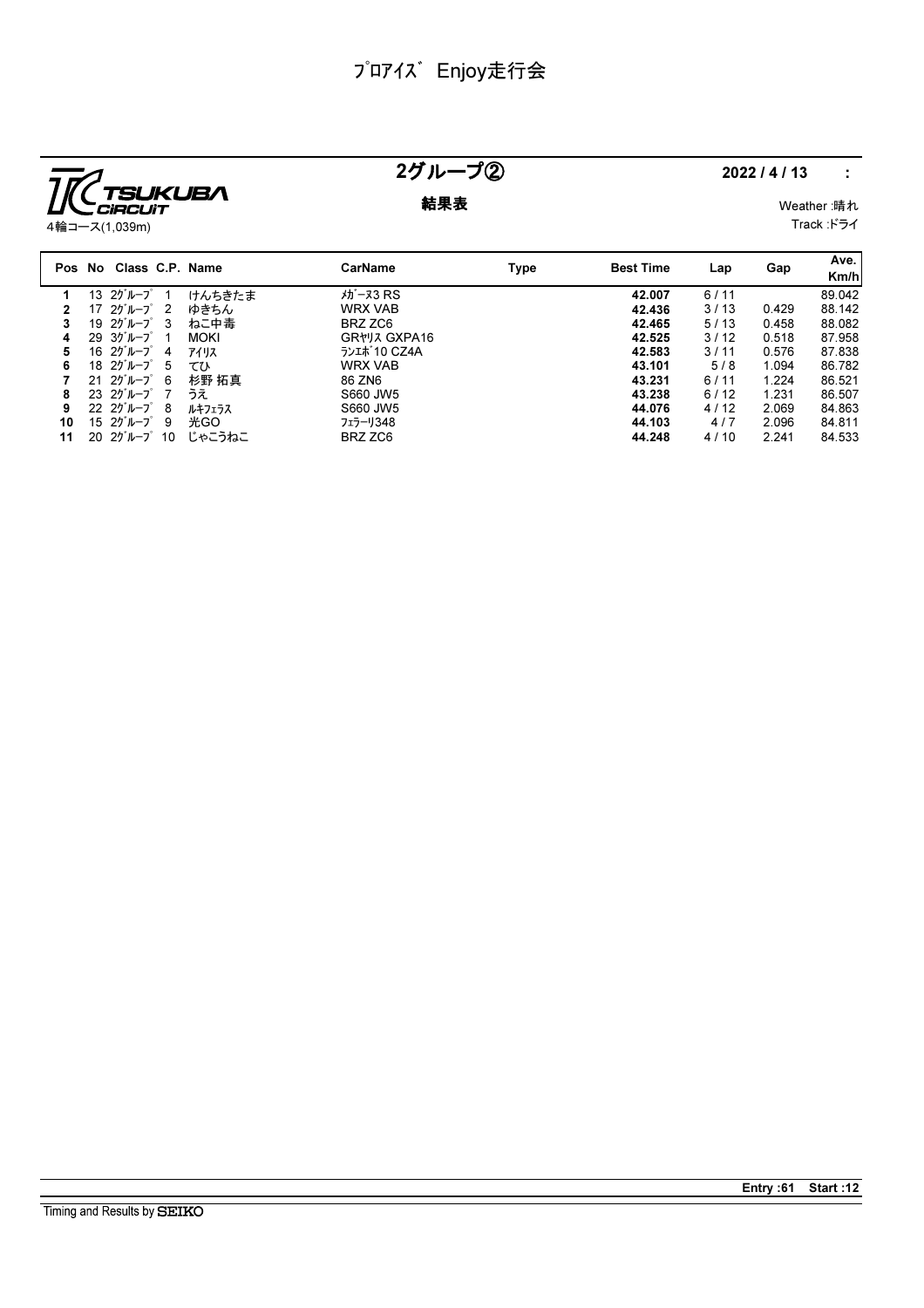

## 2グループ③ 2022/4/13 :

**結果表** Weather :晴れ Track :ドライ

|    | Pos No Class C.P. Name                |                |             | <b>CarName</b> | Type | <b>Best Time</b> | Lap   | Gap   | Ave.<br>Km/h |
|----|---------------------------------------|----------------|-------------|----------------|------|------------------|-------|-------|--------------|
|    | 19 2ゲループ                              |                | ねこ中毒        | BRZ ZC6        |      | 42.811           | 10/12 |       | 87.370       |
|    | 17 2グループ                              | $\overline{2}$ | ゆきちん        | <b>WRX VAB</b> |      | 42.820           | 4/10  | 0.009 | 87.352       |
| 3  | 16 $25^{\circ}$ $\mu$ - $7^{\circ}$ 3 |                | アイリス        | ランエポ 10 CZ4A   |      | 42.871           | 10/12 | 0.060 | 87.248       |
| 4  | $29.30 \nu - 7$                       |                | <b>MOKI</b> | GR*J3 GXPA16   |      | 43.003           | 7/11  | 0.192 | 86.980       |
| 5  | $2325\lambda - 7$                     | -4             | うえ          | S660 JW5       |      | 43.666           | 5/11  | 0.855 | 85.659       |
| 6  | $2125$ $\n  20$ $\n  10$              |                | 杉野 拓真       | 86 ZN6         |      | 43.751           | 7/9   | 0.940 | 85.493       |
|    | $22 \t20^{\circ}$ $\nu - 7^{\circ}$ 6 |                | ルキフェラス      | S660 JW5       |      | 44.083           | 9/10  | 1.272 | 84.849       |
| 8  | 18 $25^{\circ}$ $\sim$ $-7^{\circ}$   |                | てひ          | <b>WRX VAB</b> |      | 44.178           | 3/7   | 1.367 | 84.667       |
| 9  | 30.30 <sup>2</sup>                    | $\overline{2}$ | ダブルエム       | MR-S ZZW30     |      | 44.269           | 6/12  | 1.458 | 84.493       |
| 10 | $1520^{\circ}$ $1520^{\circ}$         | - 8            | 光GO         | フェラーリ348       |      | 44.271           | 5/8   | 1.460 | 84.489       |
| 11 | $2025$ $\mu$ - $7^{\circ}$            | -9             | じゃこうねこ      | BRZ ZC6        |      | 44.608           | 3/5   | 1.797 | 83.850       |

Entry :61 Start :12